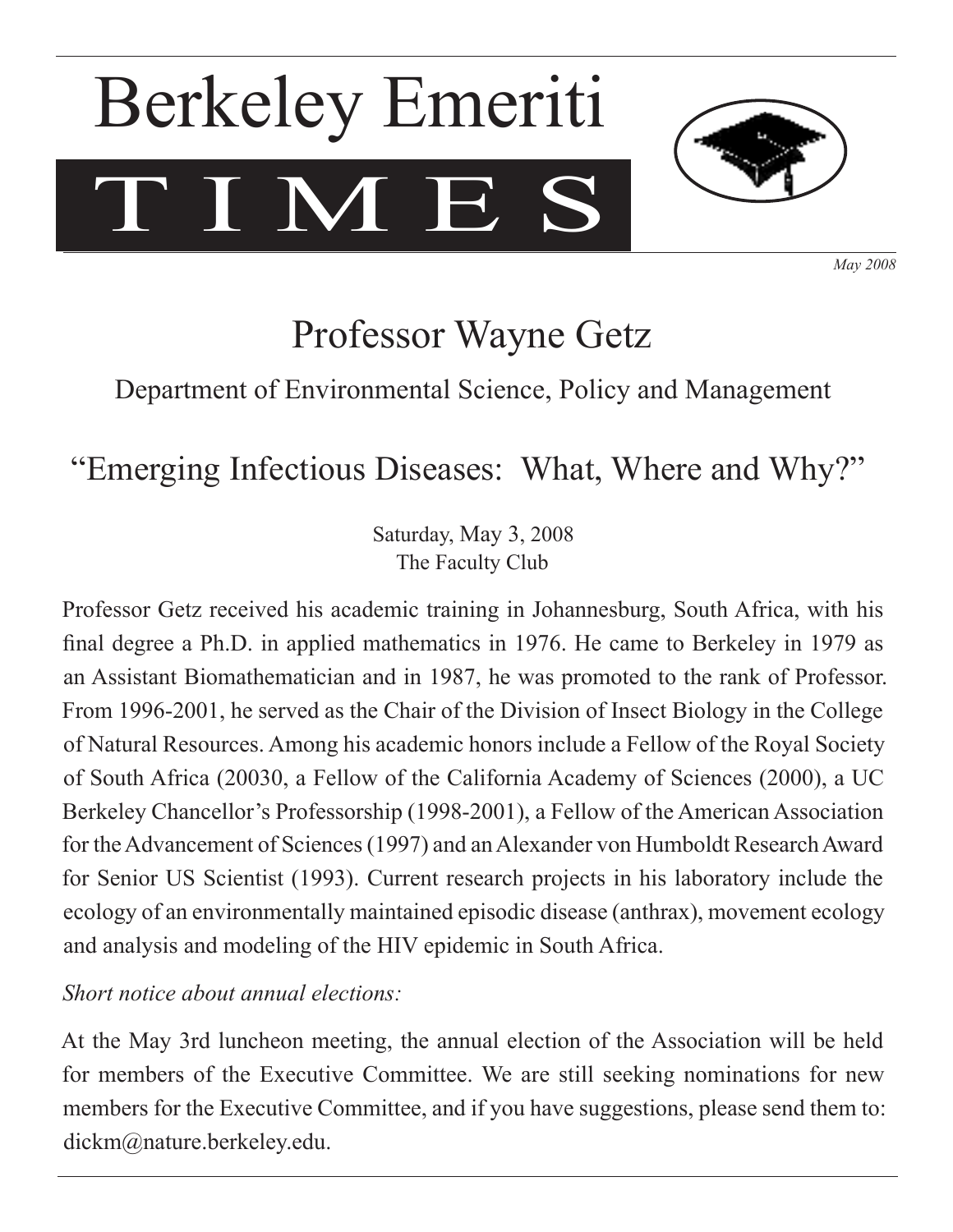#### UCB EMERITI ASSOCIATION EXECUTIVE COMMITTEE 2007-2008

President Richard Malkin

First Vice President George Goldman

Second Vice President George Leitmann

Treasurer Lawrence Grossman

> Secretary Ann Jensen

Berkeley Emeriti Times Editor Claude Babcock

> Members at Large John Helms Richard Herr Jack Kirsch John McNulty Karl Pister

CUCEA Representative Errol Mauchlan

Past UCBEA Presidents Errol Mauchlan Louise Taylor Larry Waldron

Stewards Betty Carpenter Sue Cork Mary Dee Vermeulen

Mailing Address UC Berkeley Emeriti Association 1925 Walnut, # 1550 Berkeley, CA 94720-1550

UCB Retirement Center Shelley Glazer, Executive Director André S. Porter, Senior Analyst

Office UCB Retirement Center 1925 Walnut Street, #1550 Berkeley, CA 94720-1550 Telephone 510/642-5461 Fax 510/643-1460 Web site thecenter.berkeley.edu



Published before each meeting of the UC Berkeley Emeriti Association: To provide closer networking for members with meeting announcements, meeting reviews, executive committee actions, pertinent campus news, and to reach out to members who cannot attend the meetings. Editor: Claude Babcock Phone: 510/848-3368 Email: cbabcock@berkeley.edu

**" No man is an island ----- therefore never send to know for whom the bell tolls; it tolls for thee."** (John Donne – Meditation XVII)

 On March 15, 2008 Visiting Scholar Robert Collier presented at the UCBEA luncheon a talk titled "China's Role in Global Warming: Why Beijing's Regulatory Clout Must be Strengthened, Not Weakened, to Save the Planet".

 Collier, a reporter with extensive experience writing from foreign assignments, presented a view of China's limited ability to regulate carbon dioxide emissions that is counter to our impression of a powerful monolithic central authority in Beijing. In the social and political realm the government may well be powerful, but Chinese economic power is dispersed among units that are nearly independent of government regulation. Apparently, economic power trumps government authority, i.e., money rules, old news here.

 Our speaker presented data showing the growth of China's economy and carbon emissions that are amazing. Projections of this growth made early in the 21st century all grossly underestimated it. Forty percent of the world's steel is now made in China, and cement production has a similar fraction. The emphasis on heavy industry, much fueled by coal, results in emissions that visibly pollute the atmosphere (unlike invisible carbon dioxide). Collier began his talk with a photograph taken from his hotel room on an officially pronounced "clean air day" in a Chinese city of 9 million (name quite unfamiliar to Americans). Adjacent buildings loomed dimly out of a dark gray atmosphere that limited visibility to about 300 yards.

 Chinese carbon emissions now equal those of the United States and their annual growth is staggering. The consequences for global warming are ominous and it is the interest of all people that it be reduced. This common interest should prompt cooperation between governments and scientists to reduce CO2 loading of the atmosphere; we all share one common atmosphere. The Lawrence Berkeley Laboratory is among American groups engaged in cooperative activities with the Chinese, but efforts are only modestly funded.

 Our speaker conflated visible air quality with CO2 emissions and its presumed effects on global warming. The two problems are related, but have been treated separately in the US and elsewhere. In California we have had considerable success in improvement of air quality with catalytic converters, vehicle smog tests, confining volatile hydrocarbons (e.g. gasoline fumes), etc. One need only recall the situation in the late 1950's. In that period Los Angeles smog was killing trees in the mountains around the basin, and even in Berkeley plant research had to be conducted in glasshouses with air filtered over activated charcoal. However, these valuable ameliorative measures did not reduce California's carbon emissions, and the California Air Resources Board is currently struggling, without success so far, with the federal EPA to have CO2 defined an atmospheric pollutant and thus subject to regulation. CO2 is invisible, has no direct public health consequences at current or projected levels, but the many other products of combustion (suspended particles, ozone, sulfides, etc.) that constitute smog are definitely hazardous to health. Some athletes have expressed concern about participating in the upcoming Olympics in Beijing, and one champion marathon runner has withdrawn. This adverse international publicity may stimulate the

Chinese government to take measures to reduce the visible products of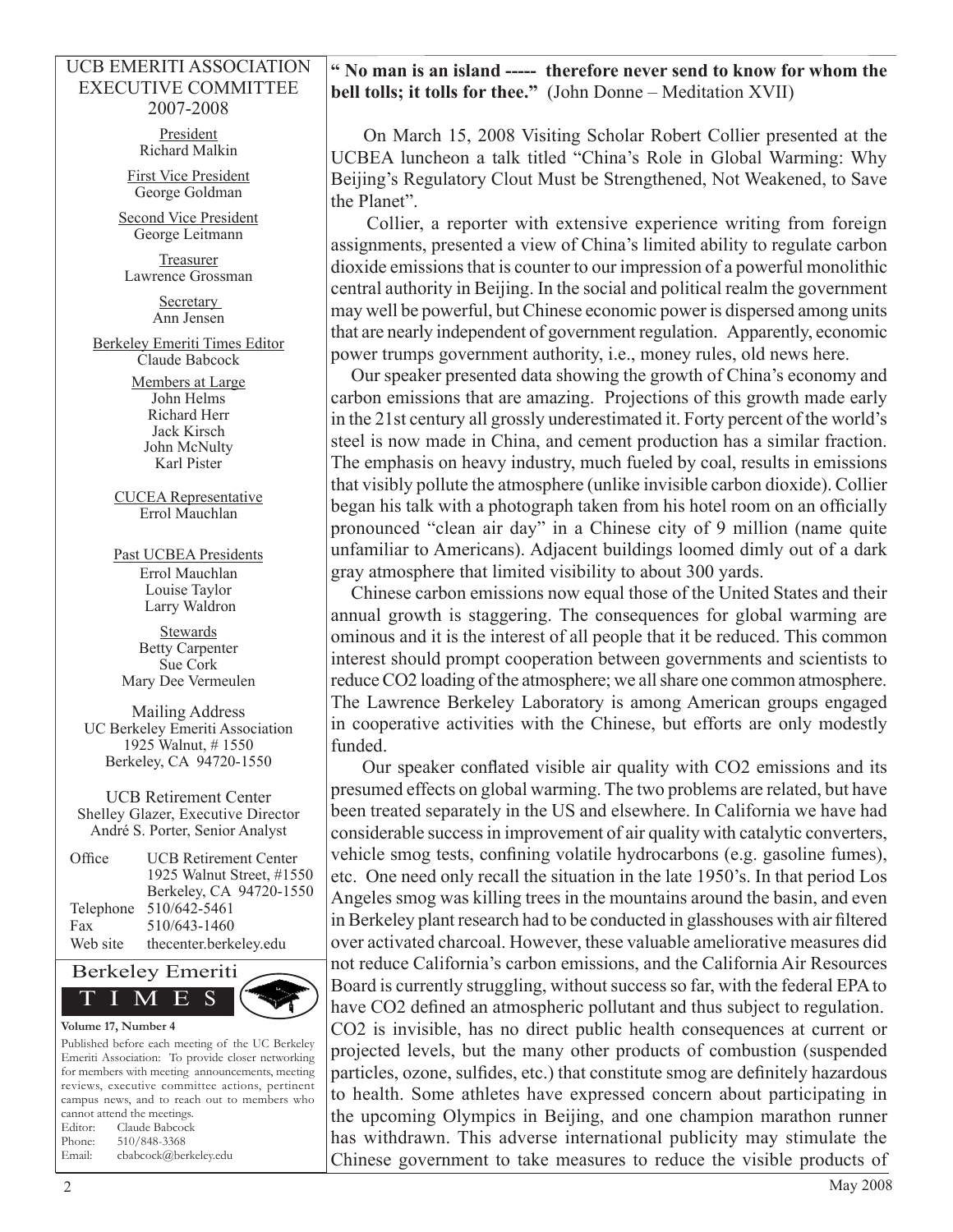#### *Campus Happenings*

#### **The Spoken Word**

Lunch Poems – Student Reading Morrison Room - Doe Library Thursday May 1  $12:10-1$  p.m.

#### **The Spoken Word in the evening…**

*Lytle Shaw* Holloway Series – Poetry Readings 315 Wheeler, Maude Fife Room Thursday May 1  $6:30 - 8$  p.m.

#### **Performing Arts**

*Current Trends in Improvisation*  Department of Music Noon Concert Series Hertz Concert Hall Friday May 2  $12:15 - 1$  p.m.

*Javanese Music & Dance: Gamelan Sari Raras* Hertz Concert Hall Saturday May 3 8 p.m.

*Paul Lewis,* piano Hertz Concert Hall Sunday May 4 3 p.m.

*New Music* Department of Music Noon Concert Series Hertz Concert Hall Friday May 7  $12:15 - 1$  p.m.

*University Symphony Orchestra: Ravel, Strauss and New Music* Hertz Concert Hall Friday May 9 8 p.m.

#### *Collier, Continued*

combustion, but may do little to reduce total carbon emissions, a much more serious concern with global consequences.

China will soon lead the world in total carbon emissions, but can point out that on a per capita basis its emissions are only half those of Europeans and one-quarter those of Americans. Further, China while

lifting millions out of poverty with industrial development also has made serious efforts to stem population growth. However, it behooves both the United States and China to not waste effort in assigning blame for being the greater offender in carbon emissions, but to follow California's lead in treating carbon dioxide as a pollutant and bringing it under regulation.

#### *Larry Waldron*

#### *Parking Update*

I recently received the message below from the Director of Parking and I hope this will make it easier for all to obtain their campus parking permits in the future.

 *Dick Malkin*

### Dear Professor Malkin,

----

Your request that UC retirees be offered options to renew their parking permits other than having to come to the Parking Office is a reasonable request which is not difficult to accomplish. That being said, I have requested the Interim Customer Services Manager, Alesia Woods, to offer the following options to all UC retirees effective immediately:

Credit Card Payment

Renew with a Credit Card by calling 510/643-6093 Parking Permit will be mailed to the retiree

## Check Payment

Renew by mailing a check to: Parking & Transportation Customer Services 2150 Kittredge St. #5746 Berkeley, CA 94720-5746 Parking Permit will be mailed to the retiree

While online renewal services are not currently available to emierit, the IT department will be contacted to make this payment feature available in the future.

Please feel free to contact me if I can be of further assistance. You can reach me at 510-642-7471.

Sincerely, Noel Pinto Director, Parking and Transportation